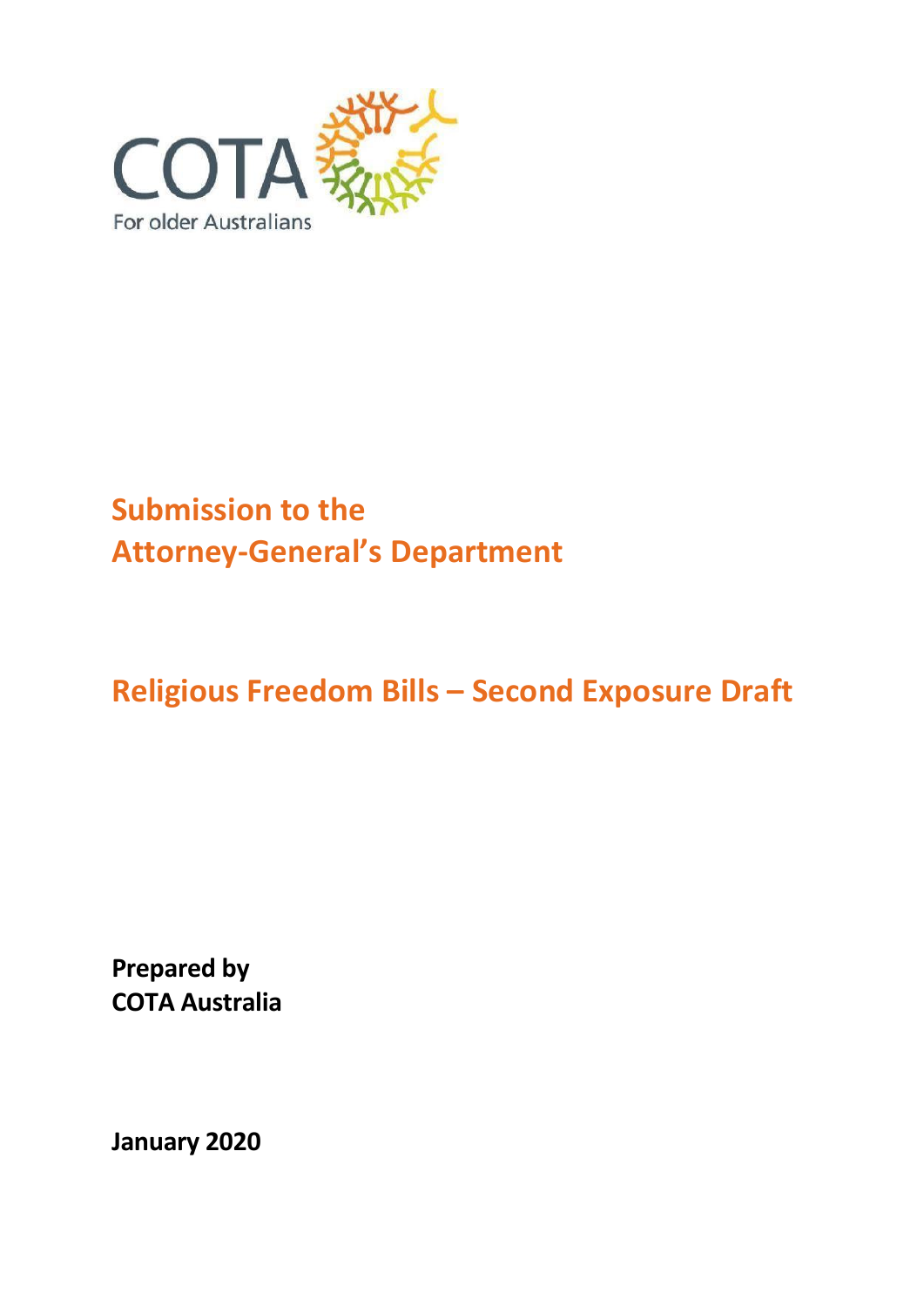## <span id="page-1-0"></span>**About COTA Australia**

COTA Australia is the national consumer peak body for older Australians. Its members include State and Territory COTAs (Councils on the Ageing) in each of the eight States and Territories of Australia. COTA Australia and the State and Territory COTAs have around 40,000 individual members and supporters and more than 1,000 seniors' organisation members, which jointly directly represent over 500,000 older Australians.

COTA Australia's focus is on national policy issues from the perspective of all older Australians as citizens and consumers and we seek to promote, improve and protect the circumstances and wellbeing of older people in Australia. Information about, and the views of, our constituents and members are gathered through a wide variety of consultative and engagement mechanisms and processes.

**Authorised by:** Ian Yates AM Chief Executive [iyates@cota.org.au](mailto:iyates@cota.org.au)  02 61549740

**Prepared by:** Jill Moran Senior Policy Officer, Aged Care Reform [jmoran@cota.org.au](mailto:jmoran@cota.org.au)

**COTA Australia** Suite 9, 16 National Circuit BARTON ACT 2600 02 61549740

[www.cota.org.au](http://www.cota.org.au/)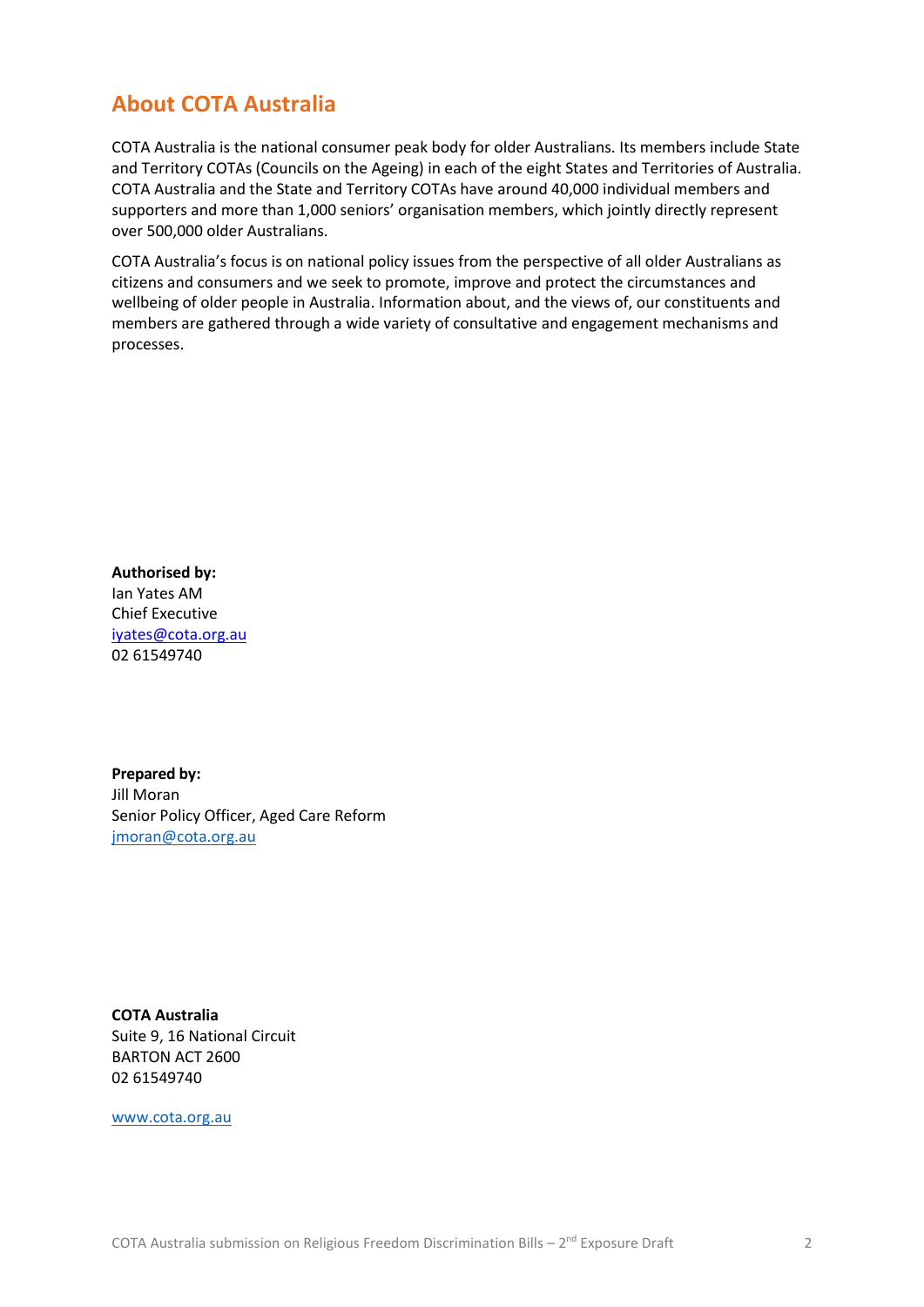# *Table of Contents*

| Protecting religious freedoms should not override existing anti-discrimination protections 5                                                                                                   |
|------------------------------------------------------------------------------------------------------------------------------------------------------------------------------------------------|
| The Bill creates an inconsistency in protections for consumers in residential aged care compared                                                                                               |
| The Bill creates uncertainty between an aged care provider's freedom of religion and the Charter                                                                                               |
|                                                                                                                                                                                                |
| Conscientious objections provisions should be accompanied by requirements to refer individuals<br>to appropriate alternative service providers in order to ensure safe outcomes for healthcare |
| Healthcare practitioner conduct should not have any adverse impact on the health of healthcare                                                                                                 |
| Spoken or written words should not override existing state and territory non-discrimination                                                                                                    |
| The intended scope of Accommodation, tenancy and housing provisions are unclear 10                                                                                                             |
|                                                                                                                                                                                                |
|                                                                                                                                                                                                |
|                                                                                                                                                                                                |
| Appendix A: COTA Tasmania submission to first exposure draft of Religious Discrimination Bill 2019                                                                                             |
|                                                                                                                                                                                                |
| Appendix C: COTA Victoria's submission to second exposure draft of Religious Discrimination Bill                                                                                               |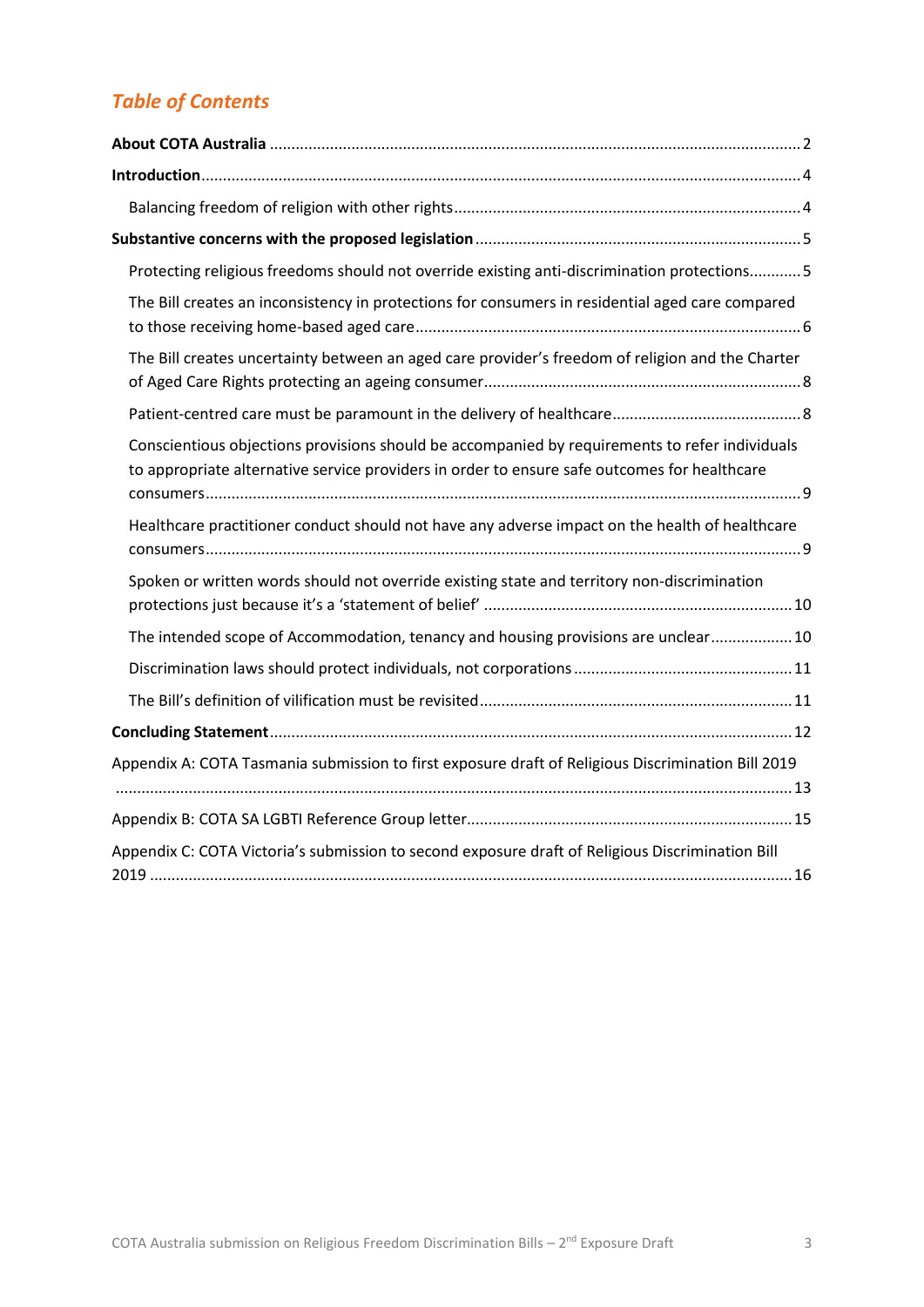## <span id="page-3-0"></span>**Introduction**

COTA Australia welcomes the opportunity to respond to the second exposure draft of the *Religious Discrimination Bill 2019, Religious Discrimination (Consequential Amendments) Bill 2019* and the *Human Rights Legislation Amendment (Freedom of Religion) Bill 2019* (the Bills)*.* Collectively the Bills give effect to three recommendations of the *Report of the Expert Panel on Religious Freedom<sup>1</sup>* (recommendations 3, 15 and 19).

COTA is deeply concerned that the proposed legislation overrides existing Commonwealth and State/Territory anti-discrimination legislation. This legislation should not be drafted for the purpose of overriding existing anti-discrimination legislation. In particular our substantive concerns relate to access to health care and delivery of aged care services in a manner which protects older consumers from discrimination. Accordingly, we will focus our comments on the *Religious Discrimination Bill 2019* (the Bill).

In summary our concerns regarding the Bill are:

- 1. Federal anti-discrimination legislation should not automatically override long standing protections contained within state and territory legislation.
- 2. Drafting of the legislation should be consistent with existing federal protections and exemptions to those protections.
- 3. Provision of services in healthcare and aged care should maintain the principle of personcentred care with the rights of the consumer paramount.

We do not believe the Bill currently strikes the right balance and would suggest further consultations with affected persons, in particular health care and aged care consumers, before introducing the Bill into Parliament.

COTA Australia reaffirms the comments of COTA Tasmania (*Appendix A)* made on the first exposure draft of the Bills, which remain relevant to the second exposure draft. Further, included in our submission is a letter of concern from COTA South Australia's LGBTI Advisory Group (*Appendix B*), and an additional submission from COTA Victoria (*Appendix C*) elevating the concerns from our state and territory members about the impact of the Bills on the operation of their current state and territory laws.

#### <span id="page-3-1"></span>Balancing freedom of religion with other rights

All human rights are equal and indivisible. Indeed Article 18 of the Universal Declaration provides that 'everyone has the right to freedom of thought, conscience and religion'. Further, rights to religious freedom are given formal legal effect in Articles 2 and 18 of the International Covenant on Civil and Political Rights (ICCPR). Despite this, civil and political rights provided for in the ICCPR remain poorly protected in Australian legislation.

The current approach primarily deals with anti-discrimination legislation, which has led to unacceptable gaps in the protection of freedom of religion, as per the findings of the *Report of the Expert Panel on Religious Freedom* and the interim reports of the Joint Standing Committee on

<sup>1</sup> Expert Panel (May 2018) 'Religious Freedom Review: Report of the Expert Panel', Canberra. Available from: <https://www.ag.gov.au/RightsAndProtections/HumanRights/Pages/Freedom-of-Religion.aspx>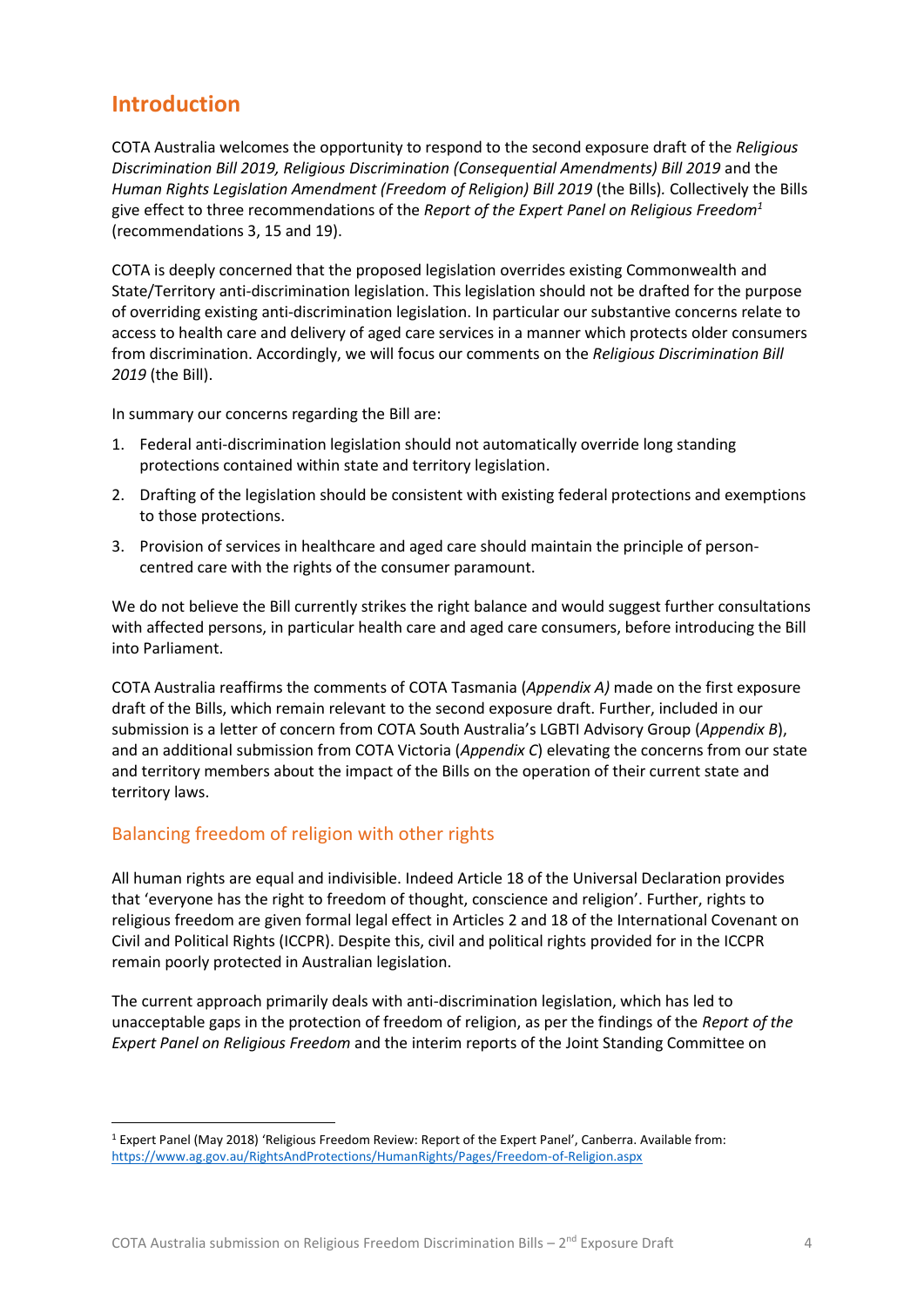Foreign Affairs, Defence and Trade's *Inquiry into the Legal Foundations for Religious Freedoms in Australia*. 2

Federal law should give full effect to all of Australia's international human rights obligations, including freedom of religion, in a full and comprehensive manner. Indeed, the UN's Human Rights Committee has called for the adoption of 'comprehensive federal legislation giving full legal effect to all Covenant provisions across all state and territory jurisdictions' to address the gaps in the application of Covenant rights<sup>3</sup>.

To achieve such an objective, COTA Australia believes the most appropriate response to the gaps in protections for religious freedoms would be to introduce a national charter of human rights or other such legislative mechanism of the Parliament. Such an approach would enable legislation to fairly balance competing human rights and ensure appropriate restrictions did not inadvertently restrict the rights of others.

COTA notes that, in enshrining the right to religious freedoms in domestic legislation, the Parliament must consider the nature and scope of the limitations, or else other rights may be erroneously discarded. To guide these limitations, the ICCPR appropriately provides that:

*Freedom to manifest one's religion or beliefs may be subject only to such limitations as are prescribed by law and are necessary to protect public safety, order, health, or morals or the fundamental rights and freedoms of others.*

COTA Australia notes the concerns of many organisations, legal groups and peak bodies which, in submissions to the first exposure draft of this Bill, raised significant concerns about the diminution of existing rights. COTA Australia does not have confidence that the second exposure draft of the Bill contains adequate limitations to protect the health and wellbeing of consumers. This is particularly true for older people accessing aged care, health care or disability services. Similarly, the Bill does not contain adequate limitations to protect individuals employed by, or seeking employment with, faith-based service providers.

## <span id="page-4-0"></span>**Substantive concerns with the proposed legislation**

## <span id="page-4-1"></span>Protecting religious freedoms should not override existing anti-discrimination protections

COTA does not support the provisions within the Bill that in practice override existing State and Territory level protections, nor that override or in practice could weaken or conflict existing rights and protections contained within the Federal *Age Discrimination Act 2004*, *Disability Discrimination Act 1992* and the *Sex Discrimination Act 1984*.

While we note that the definition of religious body for s11 is restricted to for the purpose of the Bill and thus has no interaction with existing federal anti-discrimination provisions. However, clause 42 of the Bill in relation to 'statement of belief' would create an environment where older Australians should receive non-discriminatory service under the existing Federal legislation, but could be subject to speech regarded as hateful or prejudiced towards them. COTA believes that all services should be

<sup>2</sup> Joint Standing Committee on Foreign Affairs, Defence and Trade 'Interim report' and 'Second Interim Report', Parliament of Australia. Available from:

[https://www.aph.gov.au/Parliamentary\\_Business/Committees/Joint/Foreign\\_Affairs\\_Defence\\_and\\_Trade/Freedomofreligi](https://www.aph.gov.au/Parliamentary_Business/Committees/Joint/Foreign_Affairs_Defence_and_Trade/Freedomofreligion) [on](https://www.aph.gov.au/Parliamentary_Business/Committees/Joint/Foreign_Affairs_Defence_and_Trade/Freedomofreligion)

<sup>3</sup> United Nation's Human Rights Committee, Concluding Observations on the sixth periodic report of Australia, UN Doc CCPR/C/AUS/CO/6 (9 November 2017) 2 [5 & 6]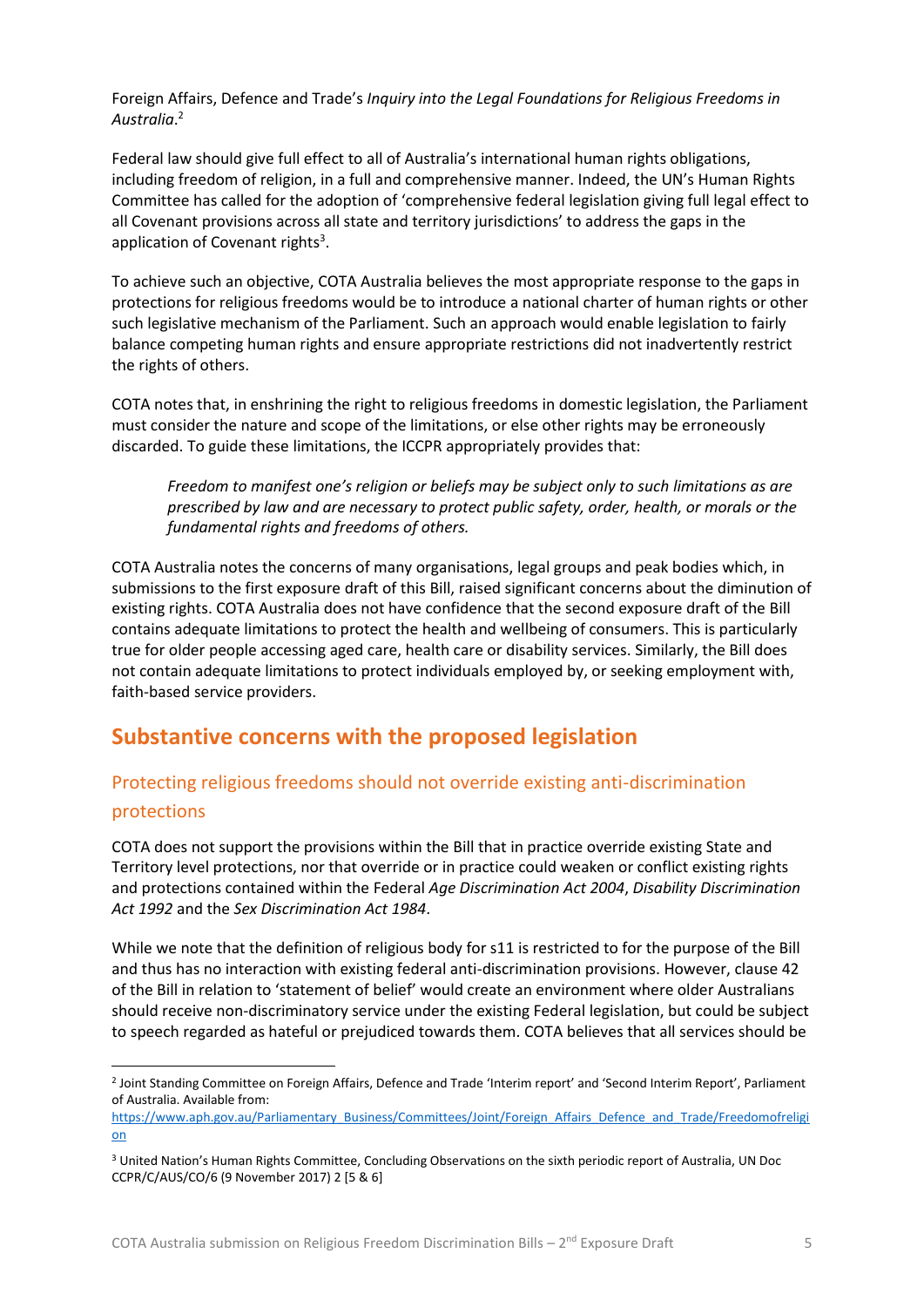delivered in a non-discriminatory manner, including the speech provided during the delivery of that service.

COTA recommends better drafting notes are included in the legislation to better explain how the Government intends these issues to coexist.

COTA Australia supports protections which exist in state and territory law across a range of areas of public life beyond the protection of LGBTI Australians. Notably section 17(1) of the Tasmanian Anti-Discrimination Act 1998 prohibits any conduct that offends, humiliates, intimidates, insults or ridicules a person on the basis of certain attributes, including age, race, gender, disability and sexual orientation. Other states have similar protections. COTA Australia does not support any Federal discrimination law overriding existing measures in such state and territory laws. We note such concerns are shared by our state and territory member organisations, who have provided state specific submissions attached in appendix A, B & C of this submission.

### <span id="page-5-0"></span>The Bill creates an inconsistency in protections for consumers in residential aged care compared to those receiving home-based aged care

The explanatory memorandum to the Bill states that, as religious hospitals, aged care facilities and accommodation providers generally provide services to the public at large and most often they do so on a commercial basis, it is not appropriate for their conduct in all areas of public life to not be covered by the Bill. Accordingly, the Bill states that an "aged care facility" is not covered under the definition of religious body in subclause 11 (5) of the Bill. Instead, the Bill includes specific, more limited, exceptions to the prohibition of discrimination in employment and partnerships for religious hospitals, aged care facilities and accommodation providers in subclauses 32(8) and (10). Indeed the explanatory memorandum (page 56) makes it explicitly clear that clauses 32(8)-(10) '**are not intended to capture aged care providers generally, where that provider does not establish, direct, control or administer an aged care facility, such as where aged care services are provided in the home**.'

COTA understands that the effect of the reference to aged care facilities means that a residential aged care facility could not depend on the definition of religious body under clause 8 for the purposes of service delivery. They could rely on the protections in regard to employment and partnerships afforded under clause 32.

However, providers of Home Care Packages and other community-based service for older Australians (who inherently are not therefore an "aged care facility") would be considered 'religious bodies' under the definition provided in subclause 11(5) of the Bill. This means that home care providers would not be restricted to the protections regarding an employment exception. Rather home care providers can claim the general religious body exception under clause 11, so long as they meet the definition of 'religious body'. This requires that the service-provider be either a registered public benevolent institution conducted in accordance with beliefs of a particular religion, or be 'conducted in accordance with the doctrine, tenets, beliefs or teachings of a particular religion (other than a body that engages solely or primarily in commercial activities)'. As such, a home care provider could lawfully refuse services to any patients who have different, or no, religious beliefs to those of the provider.

COTA is disturbed that this changes the existing provisions where Commonwealth-funded aged care providers may not discriminate in the delivery of any services (be it home care or residential care) but may exercise their religious body exception in relation to employment matters.

Section 37 (2)(a) and Sections 23(3)(b) of the *Sex Discrimination Act 1984* (SDA) carves out the general religious exemptions within the SDA where an organisation is a 'Commonwealth-funded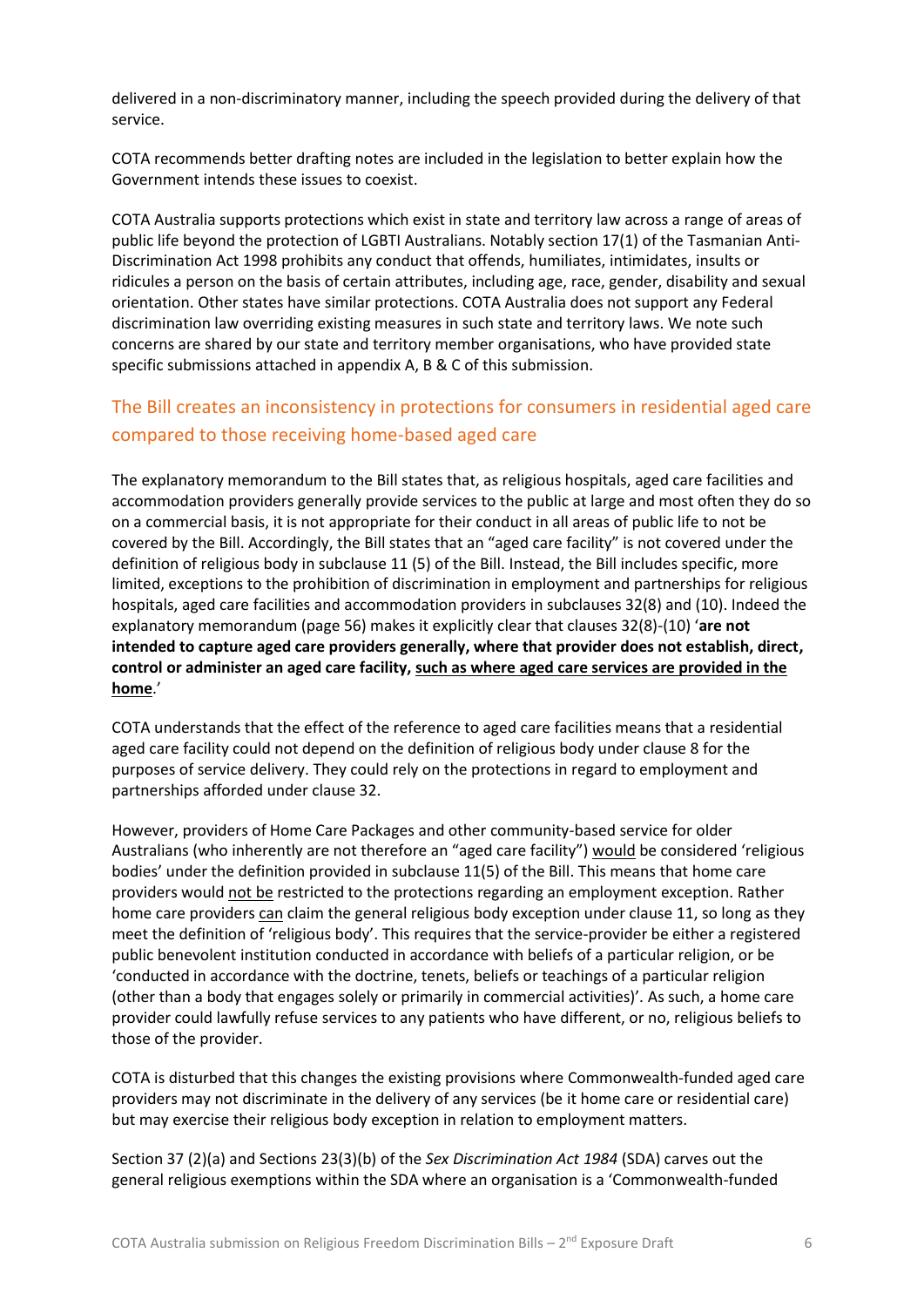aged care' body. The purpose of these sections was to increase protections for marginalised groups, with particular regard to the challenged faced by older members of the LGBTI community. It is also designed to facilitate access to services, particularly where no alternative service provider was available in that location such as in regional Australia. COTA heard from many older LGBTI people that they would not access aged care services as they understood them to often be delivered by charitable church-based organisations and they did not wish to suffer discrimination when being serviced by the aged care system. This included both residential accommodation services and the delivery of personal and nursing care services within an individuals' home.

COTA strongly supported these amendments from 2013 and continues to support these provisions today. COTA Australia does not support overriding any protections that ensure bodies in receipt of Commonwealth funding for the delivery of aged care services may refuse services to or discriminate in the delivery of those services to people of a certain sex, sexual orientation, religious affiliation, gender identity, intersex status or marital status.

COTA is concerned that in the scenario where an elderly consumer felt they were discriminated against in aged care on the basis of their homosexuality and an aged care provider felt they were providing services in accordance with their religious belief, we could have an unintended conflict between the two legislative provisions.

In the residential care setting, the definition of religious body does not apply from the Bill and as the scenario is service delivery the additional protections for aged care facilities in regard to employment and partnerships do not apply. Therefore, the existing protections in the SDA would continue to apply without complication or potential challenge.

However, in regard to the delivery of aged care services in a person's home, where the exclusion of 'aged care facility' does not apply, clause 11 of the Bill does apply. COTA is concerned that provider could claim services were delivered in accordance with their religious belief under s11 of the Bill, while the aged care consumer could claim they were guaranteed non-discrimination protections as the organisation is a Commonwealth-funded Aged Care service and under s37 of the SDA the general exceptions of religious bodies do not apply. It is very unclear to COTA what the outcome of this situation would be.

COTA strongly recommends the bill is amended so that all references in the Bill to 'aged care facility' is amended to 'the provision of aged care' and that 'aged care' be defined in clause 5(1) in similar terms to how 'Commonwealth-funded aged care' is defined in section 4 of the *Sex Discrimination Act 1984* (Cth), being:

*(a) aged care, within the meaning of the Aged Care Act 1997:* 

*(i) that is provided by an approved provider, within the meaning of that Act; and (ii) in relation to which the approved provider has responsibilities under that Act; or* 

*(b) care or services in relation to which a grant has been paid under Chapter 5 of the Aged Care Act 1997; or* 

*(c) care or services of a class prescribed by the regulations for the purpose of this paragraph.* 

While COTA's preferred position is that non-discrimination protections should be extended to all aged care (and not just that which is Commonwealth funded) we recognise that this is the existing agreement of the Australian Parliament and that the proposed bill should align with that existing agreement. Accordingly, we note our understanding that 'Aged Care' under the *Aged Care Act 1997* is defined as including residential care, home care and flexible care and that such measures should be confirmed to include the delivery of Commonwealth funded aged care not regulated by the Aged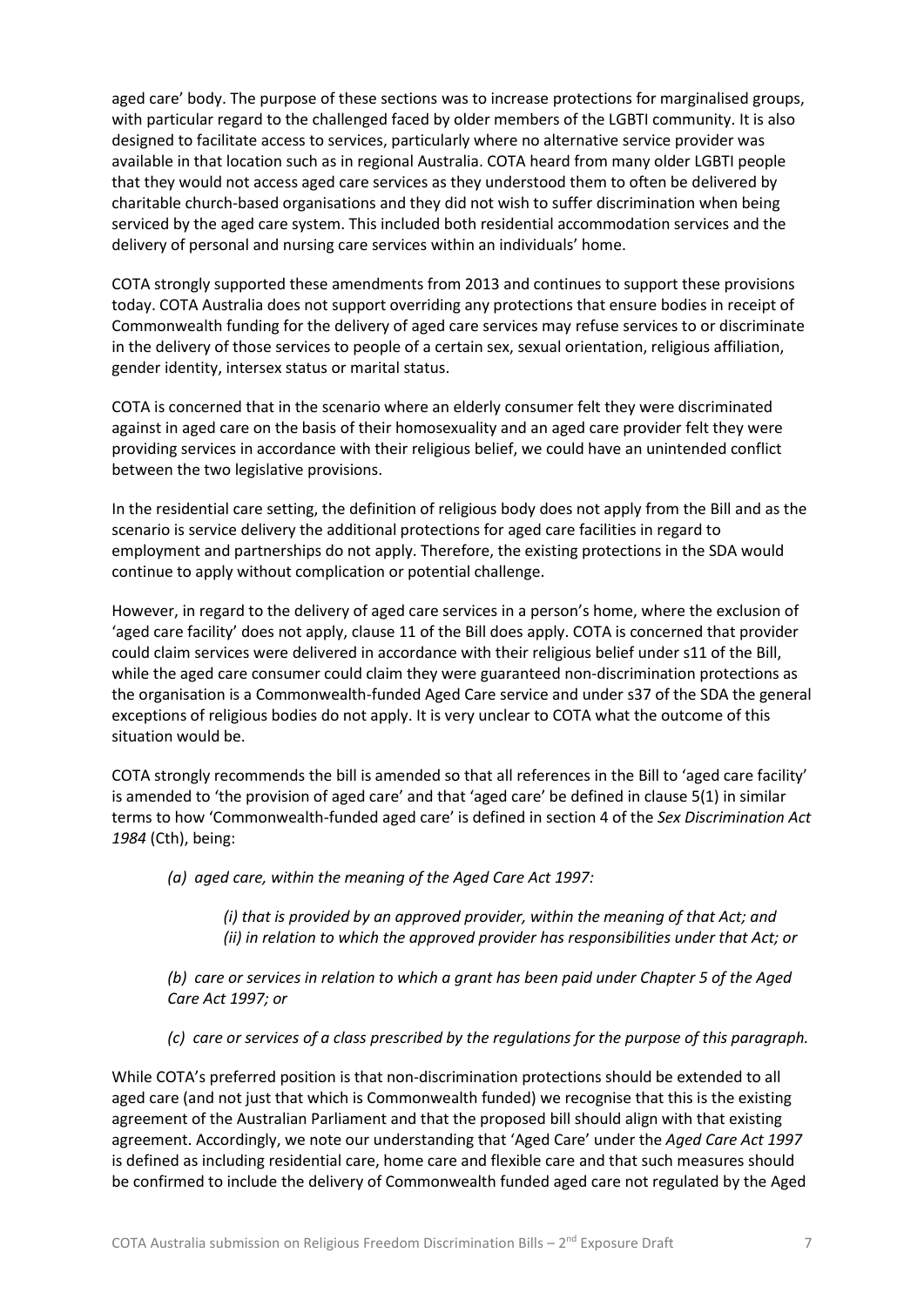Care Act (namely Commonwealth Home Support Program). These two amendments would therefore mean that home care is captured by the 'provision of aged care' under clauses 32(8) to(10), such that home care cannot be the subject of clause 11 and therefore home care providers cannot discriminate against clients on the basis of religious belief or activity.

Finally, it should also be noted that there is a reputational risk for faith-based service providers. Giving faith-based providers the ability to 'discriminate' through this Bill, may be misunderstood by members of the LGBTI community as giving the entire organisation a blanket license to discriminate. It is unlikely that the above discussed distinction between a residential care setting and a potential lack of protection if services are delivered in your own home will be well understood. Delivering a clear non-discriminatory message for the aged care sector will continue to ensure that older Australians do not delay accessing a vital service such as aged care supports.

## <span id="page-7-0"></span>The Bill creates uncertainty between an aged care provider's freedom of religion and the Charter of Aged Care Rights protecting an ageing consumer

COTA notes the Bill is silent on balancing the aged care provider's religious freedoms and the statutory obligations they must comply with under The Charter of Aged Care Rights and The Aged Care Act.

We are concerned this could have unintended consequences in the monitoring of a religious aged care providers' compliance with the Aged Care Quality Standards. Under this Bill, a religious body providing aged care services to an older Australian could maintain policies and procedures that excluded LGBTI individuals. At the same time, the providers would be expected to demonstrate inclusive person-centred policies for all their clients.

The double standard may lead to consumer confusion about what rights and protections they can expect to receive while accessing aged care services. Greater clarity about the interaction between the Bill and aged care regulations would be needed. COTA Australia notes that to its knowledge no consumers of aged care have been invited to participate in any roundtable discussions convened to explore the exposure drafts. We suggest that greater consumer consultation specifically on the impact in regard to aged care is warranted given the concerning changes to the non-discriminatory practices of aged care facilities under the act.

#### <span id="page-7-1"></span>Patient-centred care must be paramount in the delivery of healthcare

As a principle, COTA believes that the needs and rights of consumers must be prioritised in the delivery of health care. The Bill has some concerning implications for patient-centred care, and for the rights of consumers to have choice and control over their treatment. COTA Australia is concerned that the Bill prioritises the religious preferences of the practitioner over the needs of the consumer, and this may lead to adverse health outcomes.

The principle which absolves hospitals from anti-discrimination legislation on the assumption that the service or procedure could be attained at an alternative medical facility fails to meet the needs of seeking emergency treatment, or those who wish to be treated close to home. One such example was listed in the ACT LGBTIQ Legislative Assembly Advisory Committee's submission of the *Religious Freedoms Review*. In this example, a same-sex couple attended the Emergency Department of a public hospital run by a Catholic organisation. The receptionist refused to allow the partner to be listed as the next of kin.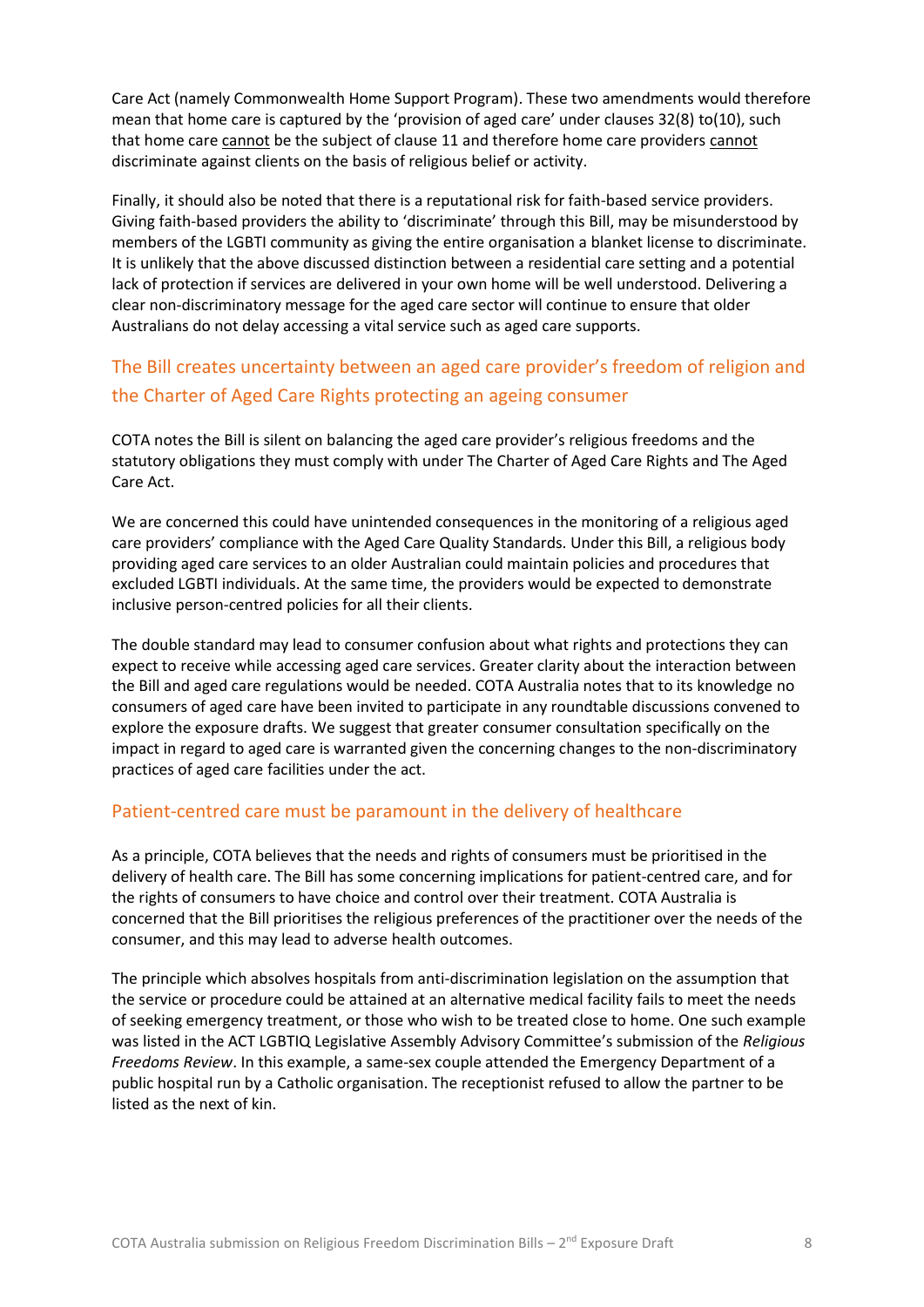"*The receptionist then said 'Let me be clear, you cannot be put down as his next of kin, who else can we put down instead?' This was not a discreet conversation*" 4

## <span id="page-8-0"></span>Conscientious objections provisions should be accompanied by requirements to refer individuals to appropriate alternative service providers in order to ensure safe outcomes for healthcare consumers

COTA Australia understands that there are conditions under which health practitioners conscientiously object to particular treatments. We note with appreciation the Government's improvements to the Bill which makes expressly clear that an objection must be to a procedure, not to a person; and that the issue of conscientious objection only applies to doctors, nurses, midwives, pharmacists and psychologists. As noted by the Australian Medical Association, the Bill does not contain any requirement for timely notification of their conscientious objection, information on their options, an offer of a timely and effective referral to an appropriate alternative health practitioner. Nor does it require the conscientious objection to be reported to the health service provider.

There are concerns that the proposed law will create barriers for hospitals, health clinics and pharmacies to require staff who have a conscientious objection to refer patients to another service. Such a requirement was the subject of the recent case *Christian Medical and Dental Society of Canada v College of Physicians and Surgeons of Ontario* [2019] ONCA 393<sup>5</sup> which considered whether mandatory referral policies infringe the right to freedom of religion, and whether they could be considered discriminatory. In this instance, practitioners with a conscientious objection on the basis of religion were required to provide patients with an "effective referral", in good faith, to a non-objecting, available and accessible alternative health care provider.

It was noted in the deliberations as part of this case that a self-referral model, unreasonably places the burden on the patient to know, find and access appropriate alternative medical care. This provides particular barriers for people with generally low levels of health literacy, those in regional/remote areas, and those for whom timeliness is essential to good clinical outcomes. This is particularly true for individuals with life-limiting illnesses, where delivery of care is time sensitive and any delay can inhibit access entirely.

## <span id="page-8-1"></span>Healthcare practitioner conduct should not have any adverse impact on the health of healthcare consumers

COTA notes that the Bill attempts to restrict professional bodies regulating the conduct of healthcare professionals from imposing 'unreasonable' 'healthcare practitioner conduct rules'. We note with appreciation the proposals that a healthcare practitioners' refusal to conduct a particular procedure or service must not be a refusal of individuals or a class of individuals.

The Bill proposes in Section  $8(7)(b)$  that rules will be allowed if it is necessary to avoid an 'unjustifiable adverse impact' on the health of the person receiving the health service. No definition of 'unjustifiable adverse impact' is provided, and while we do not purport to be legal experts in interpreting legislation, it would seem to be worded in such a way as to provide a fairly high bar in order to meet the requirements of the clause. In addition, Section 8(8) places the burden to proof on the organisation or 'person' seeking to impose the rules.

<sup>4</sup> PMC. 14 February 2018. ACT LGBTIQ Ministerial Advisory Council submission to the Religious Freedom Review. Submission number 11631.

<sup>5</sup> Christian Medical and Dental Society of Canada v. College of Physicians and Surgeons of Ontario, 2019 ONCA 393 (CanLII), [<http://canlii.ca/t/j08wq>](http://canlii.ca/t/j08wq), retrieved on 2020-01-21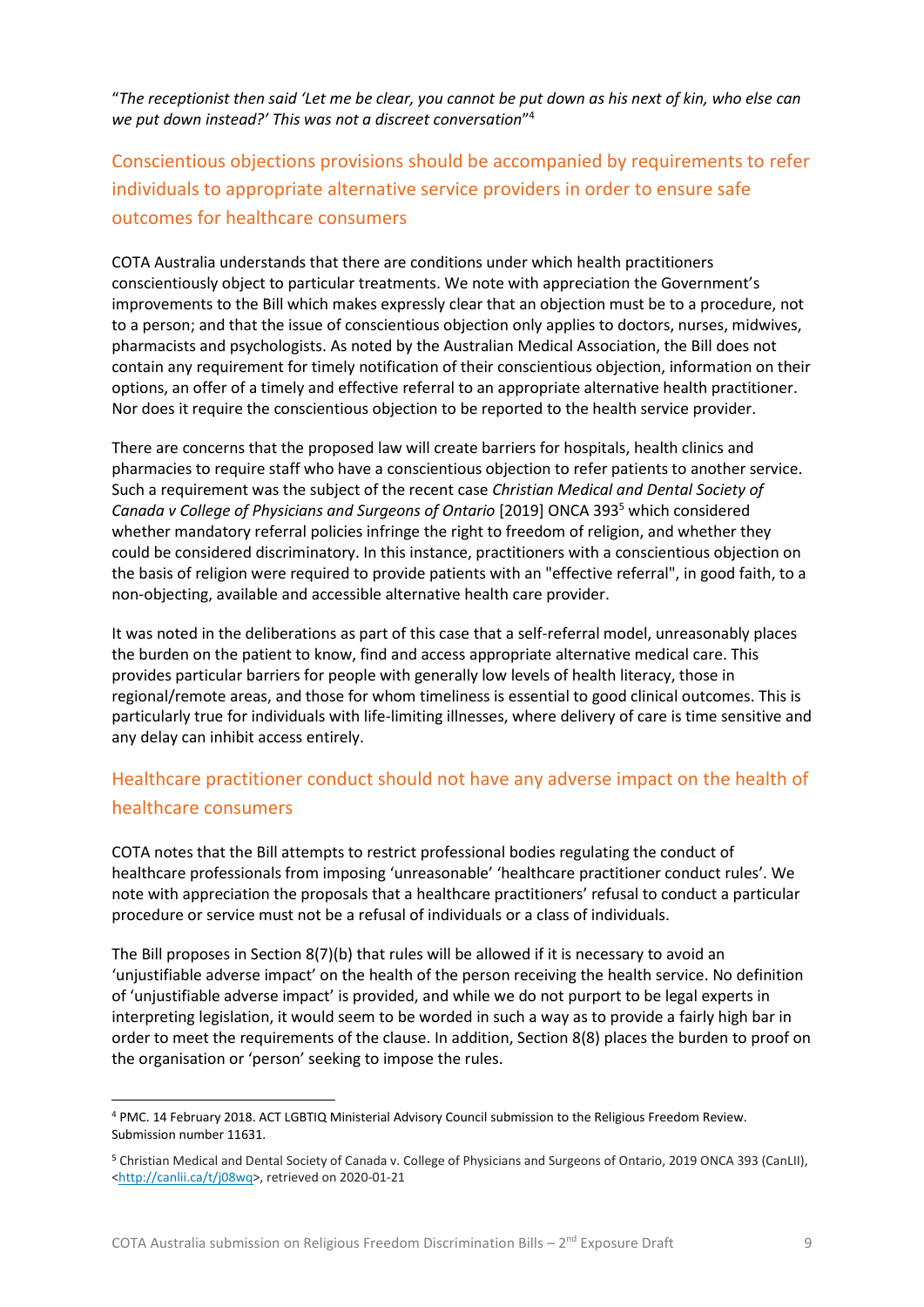Without a clear or agreed definition of unjustifiable adverse impact, COTA notes that it will be difficult for individual healthcare businesses to provide the necessary guidance to their staff about compliance with the law. Further we would suggest that the burden of proof tips the balance of protections away from any future protections for the individual health care consumer that may be sought in a particular healthcare professional body in the future. COTA does not support measures that weaken consumer protections in healthcare.

## <span id="page-9-0"></span>Spoken or written words should not override existing state and territory nondiscrimination protections just because it's a 'statement of belief'

Section 42 of the Bill states that statements of belief to not constitute discrimination for the purposes of anti-discrimination legislation under the Fair Work Act, the Tasmanian Anti-Discrimination Act and any other law prescribed by regulations. The definition of statement of belief is defined in section 5 of the Bill as a statement made in good faith, in writing or spoken words, either a statement made by a person about their religious belief (consistent with the doctrines, tenents, belief or teachings of a religion) or a statement of a person without a religious belief related to the fact of not holding a religious belief.

COTA notes improvements in this area between the exposure draft 1 and exposure draft 2, in particular we note that this section does not relate to refusals of service nor statements that is malicious or is likely to, "*harass, threaten, seriously intimidate or vilify another person or group of person*s". Nevertheless, COTA does not support the Bill overriding existing protections in state and territory law around what constitutes the definition of discrimination.

#### <span id="page-9-1"></span>The intended scope of accommodation, tenancy and housing provisions is unclear

The Bill, and the accompanying explanatory memorandum, detail protections for people of faith who are seeking accommodation, including private rental accommodation. The Bill does not place any limitations or responsibilities on religious real estate agency or agent, effectively allowing this bill to override existing protections currently available to protected groups provided it is based on religion and provided in good faith.

This could include refusal to rent, or deferring the other person's application for accommodation to a lower order of precedence in any list of applicants for that accommodation. In the case of *Kozak v*  Poland [2010] ECHR 28<sup>6</sup>, the European Court of Human Rights found that Kozak, a polish national, should not be denied tenancy on the basis of his same-sex relationship.

Under the current Bill, a Christian-owned real estate agent could refuse to lease a property to an unmarried woman, or to a same-sex couple, provided the refusal was on the basis of religion and in good faith. This would unfairly balance the right of the real estate agent to exercise religious freedom, with the right of a tenant to be treated fairly under the relevant jurisdiction's tenancy laws. COTA Australia notes that older women are increasingly at-risk of homelessness and are an overrepresented demographic in seeking assistance from homelessness services. The absence of stable accommodation has significant impact on other areas of life – including the ability to maintain employment, seek health care and enjoy private life.

COTA Australia is concerned about the denial of tenants' rights broadly, and to specific groups (including women, people with disability, and the LGBTI community) who are at particular risk of being systemically denied accommodation. Tenants are currently protected in a range of state and

<sup>6</sup> KOZAK v. POLAND - 13102/02 [2010] ECHR 280 (2 March 2010). Accessed at: <http://www.bailii.org/eu/cases/ECHR/2010/280.html>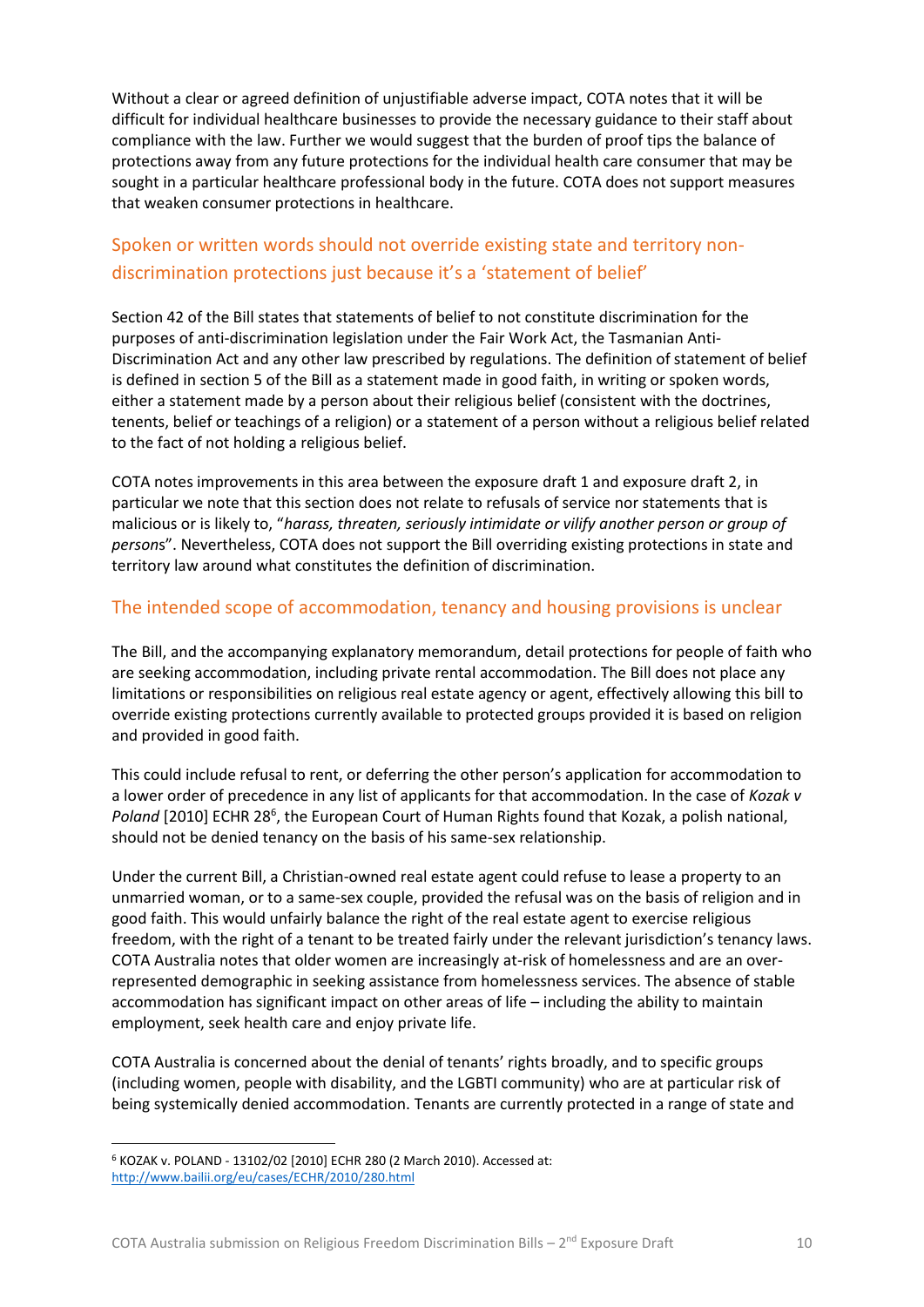territory-based tenancy legislations. The interaction between the Bill and tenancy protections for other groups is inadequately addressed in its current form.

#### <span id="page-10-0"></span>Discrimination laws should protect individuals, not corporations

Section 9 of the Bill is intent to protect individuals associated with a person or belief, such as relatives or spouses. COTA Australia is concerned that the use of the word 'person' in this section has inadvertently extended protections to corporations. As the noted in the explanatory memorandum, the *Acts Interpretation Act 1901* denotes that 'persons' is inclusive body politic or corporate entities as well as natural persons. To extend protections under the act deviates from the historical intent of discrimination law, namely the protection of individuals, not entities such as corporations.

COTA recommends a definition of person be inserted into the Bill that stipulates that, for the purpose this Act, a natural person is the sole party intended to be afforded protections under this law. To not do so would elevate the rights of all business's religious protections over any other attribute of their business (e.g. providing services for a single sex, or to a particular cultural/racial group).

#### <span id="page-10-1"></span>The Bill's definition of vilification must be revisited

The proposed Bill proposes that a statement of belief is not protected if it is "malicious"(undefined) or "would, or is likely to, harass, threaten, seriously intimidate or vilify another person or group of persons" [s8(5)(b)], where vilify is defined as "*in relation to a person or group of persons, means incite hatred or violence towards the person or group."* COTA Australia has concerns about the narrowness of this definition. A more expanded, and in our view a more accurate definition, exists in a range of state and territory laws including:

- "*incites hatred, serious contempt, revulsion or severe ridicule*"- Victoria's *Racial and Religious Tolerance Act 2001*
- "*to incite hatred toward, revulsion of, serious contempt for, or severe ridicule of a person or group*" *- ACT Discrimination Act 1991*

With regards to Commonwealth law, COTA Australia notes the *Racial Discrimination Act 1975* (s18c(1)(a)) which makes illegal an act which is '*reasonably likely, in all the circumstances, to offend, insult, humiliate or intimidate another person or group of people*'. COTA is disturbed that elements including "insult", "humiliate", have not been included in the Bill and that the benchmark for intimidate has been elevated to "seriously intimidate".

While not commenting on the previous public discourse around the appropriateness of 18C's inclusion of "offends", COTA remains concerned that the inconsistency between religious and racial discrimination may lead to an unfair and unequal treatment of similar cases of alleged discrimination. COTA does not believe that one class of protected attribute should be elevated to greater protection than another.

COTA Australia suggests the drafters should reconsider the definition of vilify, to include a definition that is more consistent with equivalent Acts in State and Territory legislation. Additionally, efforts should be undertaken to ensure equivalent and consistent protections from hate speech and vilification in the Bill as those afforded by the *Racial Discrimination Act 1975*.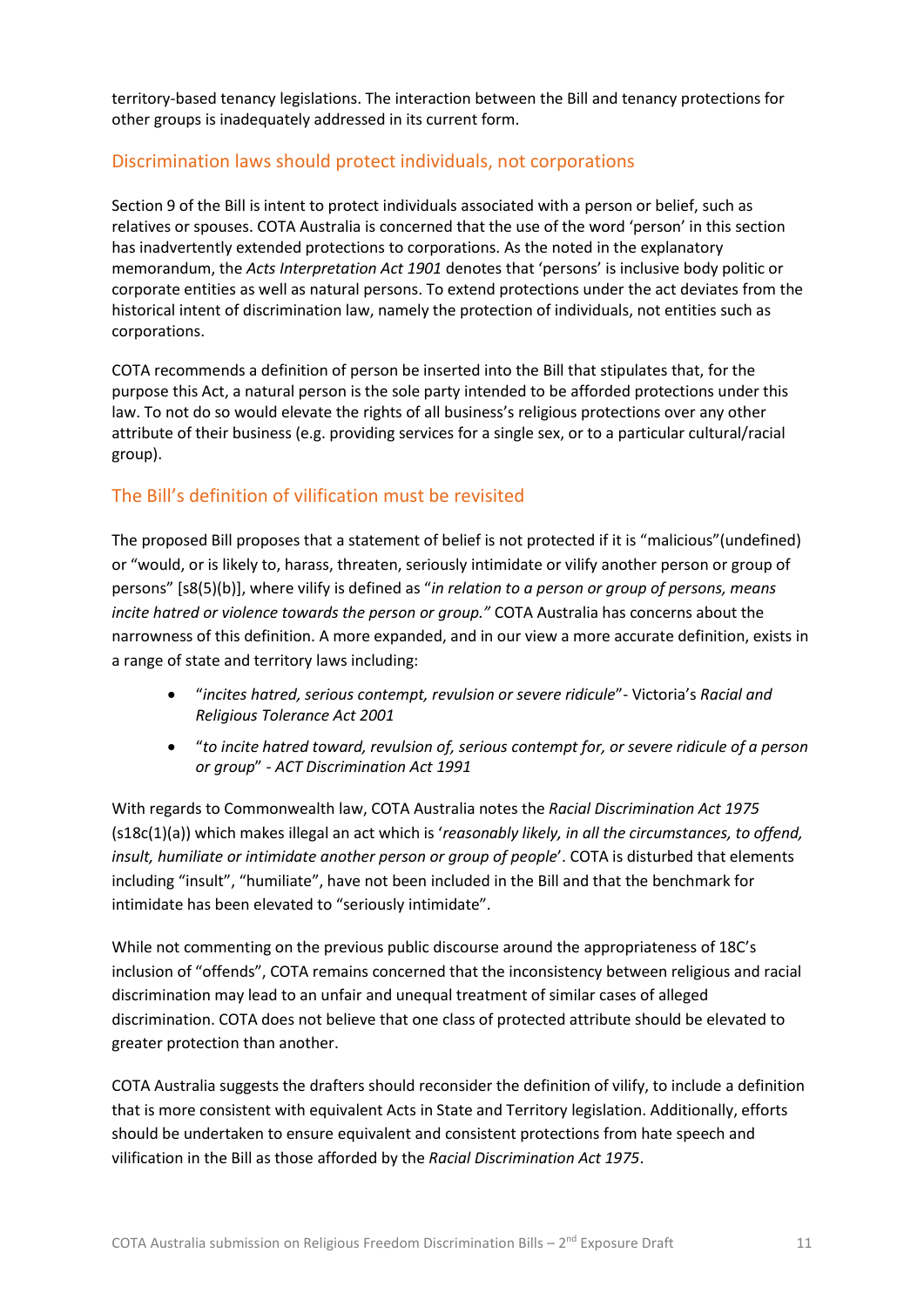# <span id="page-11-0"></span>**Concluding Statement**

COTA Australia does not oppose the introduction of greater protections against religious discrimination to Commonwealth legislation. Indeed, Australia has an obligation under international law to uphold and protect religious freedoms. Nonetheless, these freedoms must be balanced with the rights of other groups, in a manner that ensures rights are truly equal and indivisible.

COTA Australia recommends that the Bill **not proceed** in its current form, until a better balance is struck between religious freedom protections and existing anti-discrimination protections including in the provision of healthcare, aged care and in relation to state and territory protections. Any attempts to secure religious freedoms in federal legislation must that reflect and strengthen the diversity of Australian society.

Thank you for the opportunity to contribute to this consultation. Should you wish to discuss this submission further please contact Jill Moran, Senior Policy and Research Officer, via email at [jmoran@cota.org.au](mailto:jmoran@cota.org.au) or via phone 02 6154 9746.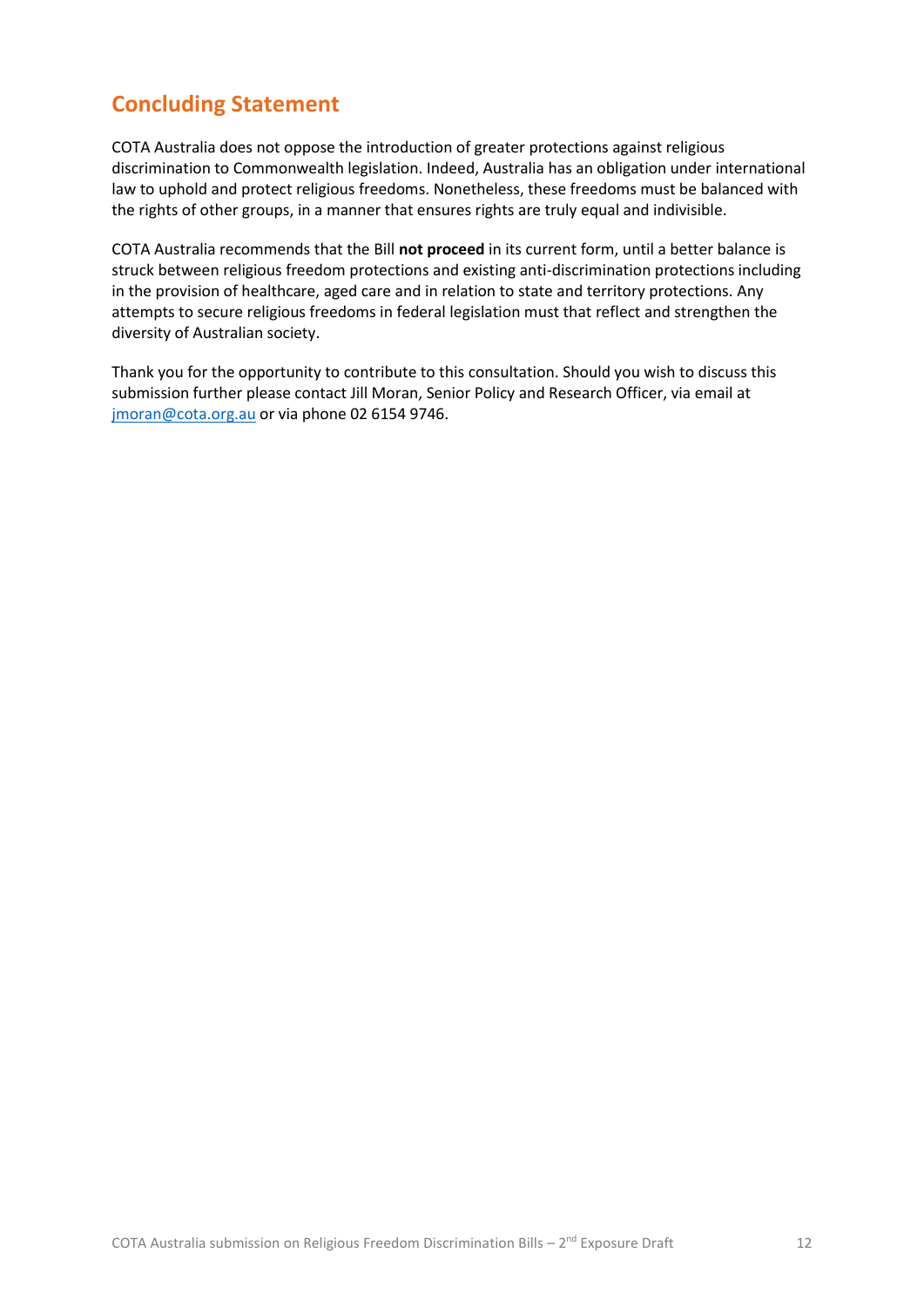# <span id="page-12-0"></span>**Appendix A: COTA Tasmania submission to first exposure draft of Religious Discrimination Bill 2019**

COTA Tasmania is very concerned that the Religious Discrimination Bill 2019 in its current form will limit the legislative protections that apply under the Tasmanian Anti-Discrimination Act 1998. This would be because the Federal Bill would override section 17(1) of the Tasmanian Act.

Section 17(1) of the Tasmanian Act prohibits any conduct that offends, humiliates, intimidates, insults or ridicules a person on the basis of certain attributes. These include age, race, gender, disability and sexual orientation. We believe strongly as an organisation representing older Tasmanians that the wide-ranging protections offered by section 17(1) must be safeguarded.

We note that while the Tasmanian Anti-Discrimination Act seeks to minimise discrimination on a range of grounds, the Religious Discrimination 2019 seeks to support discriminatory acts for specific groups on the basis of belief and would give these groups powers to discriminate that are available to no other group. This is of particular concern to us given the entrenched and pervasive ageism older Australians already experience.

Through the work of the Aged Care Royal Commission, multiple inquiries into aged care, the work of the Australian Law Reform Commission resulting in the report, Elder Abuse – A National Legal Response, and the work of the Age Discrimination Commissioner, we are reminded that the dignity, autonomy and rights of older Australians are frequently abused.

Under Tasmania's existing law, Tasmanians are protected and can seek remedies to discrimination on the basis of age simply and in a timely and cost effective way. COTA Tasmania is concerned that the proposed Religious Discrimination Bill 2019 would allow discrimination against older Tasmanians to be excused on the basis that a statement of religious belief will not amount to discrimination or unlawful offensive, humiliating, intimidating, insulting or ridiculing conduct.

We are concerned that these Bills appear to be the first and only example of a federal discrimination law explicitly overriding other discrimination laws.

Furthermore, the move of these matters from state jurisdiction to the federal sphere will potentially increase the complexity and cost of resolving these matters and will increase the time taken for a resolution to be reached. The process is likely to act as a disincentive for those wishing to raise issues of discrimination that relate to the provisions of the Religious Discrimination legislation.

COTA Tasmania frequently speaks with older Tasmanians on a range of issues and it is clear that the ability to speak to someone locally and face to face to resolve issues is highly valued by this cohort.

COTA Tasmania agrees that discrimination on the basis of faith, or no faith, is unacceptable. However, we strongly believe that any new laws to protect religious freedom should not come at the expense of existing protections for older people, LGBTI people, women, people with disabilities and those from diverse racial and cultural backgrounds.

Our organisation strongly supports the human rights of all Australians as we age. As a nation we should be legislating to promote respect for minorities and increase inclusivity in our community. Unfortunately, the Religious Discrimination Bill 2019 takes the opposite approach that will allow discrimination to occur.

Given the broad definition of a religion contained in this Bill, the effect of the Bill, if passed, would give express permission for certain categories of people to undertake discriminatory actions which would otherwise not be permitted for others in our community. Such an approach turns the basis of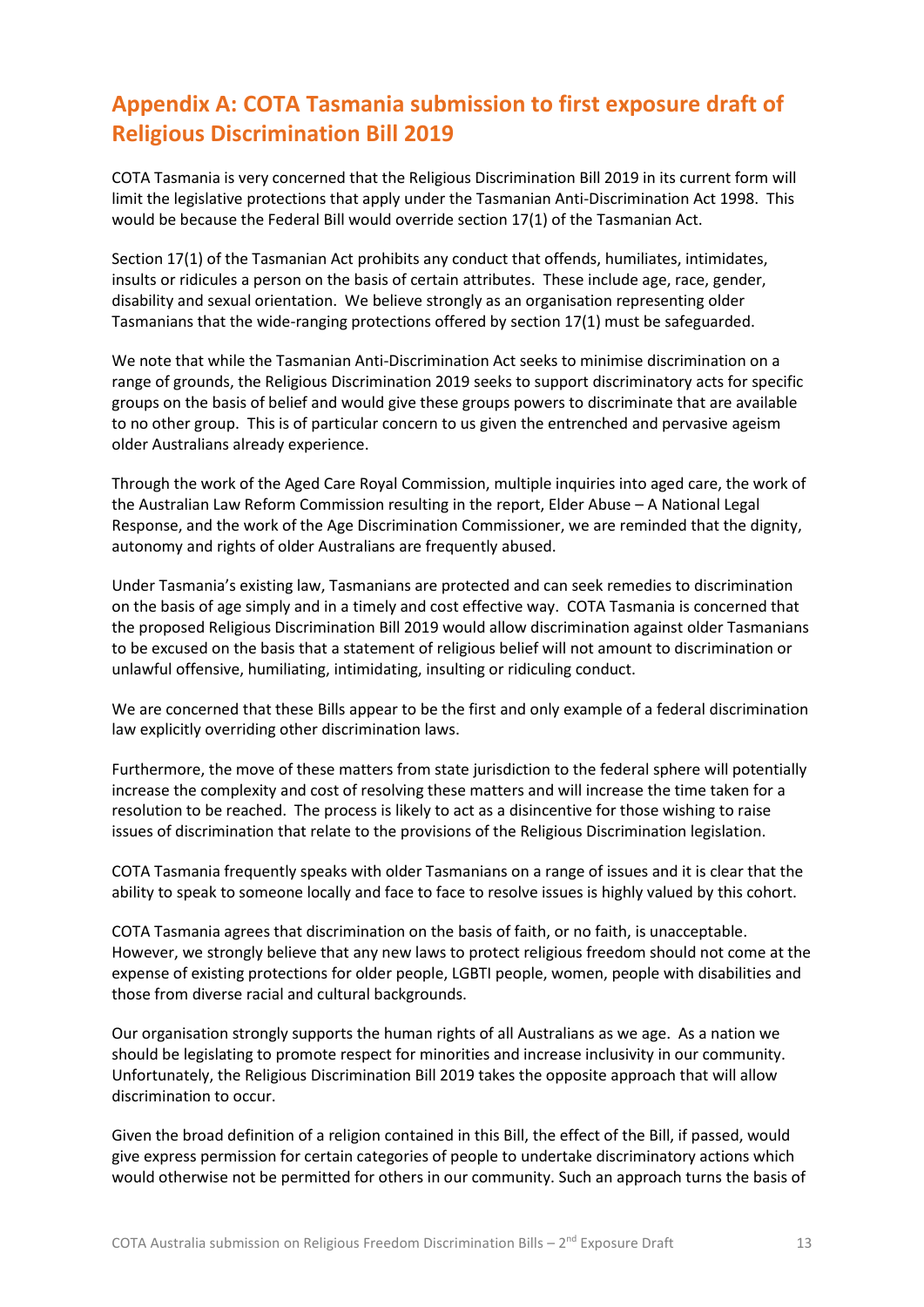all existing anti-discrimination law in Australia on its head, and represents a substantial encroachment by the Commonwealth into areas which have been to date a state jurisdiction.

It is our considered view that this Bill should be amended to ensure that it matches the scope of other federal discrimination laws and does not override existing protections for other groups under state laws.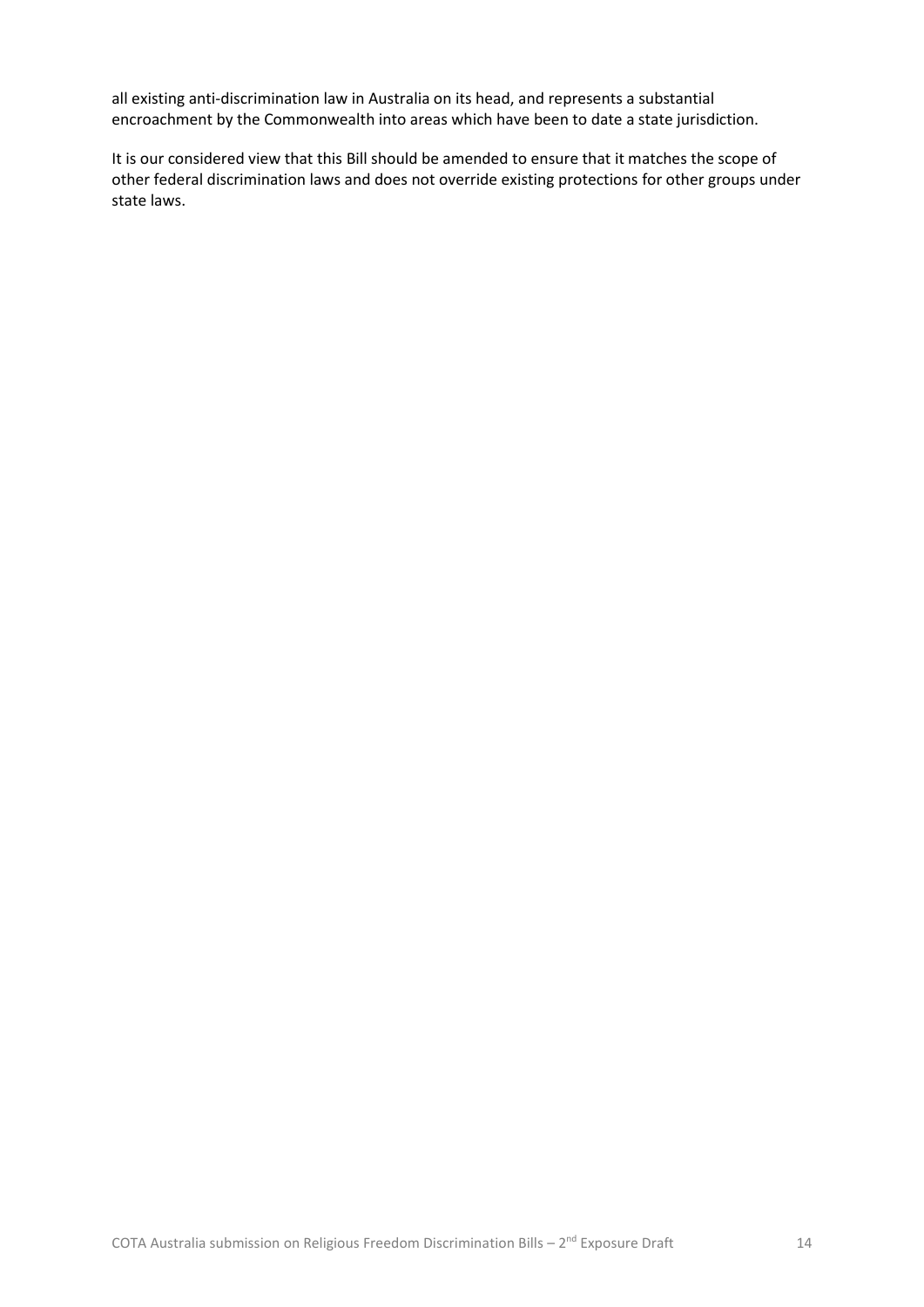## <span id="page-14-0"></span>**Appendix B: COTA SA LGBTI Reference Group letter**

**COTA SA** 

16 Hutt Street,

Adelaide SA 5000



30<sup>th</sup> January 2020

**Attorney Generals Department 4 National Circuit BARTON ACT 2600** 

#### Re - Religious Freedom Bills - second exposure draft

I am writing to express the concern of COTA SA about the Religious Freedom Bills 2019.

COTA SA was formed in 1957 with a mission to advance the rights, interests and futures of South Australians as we age. An important part of our work has been to support and reflect the wide diversity of older South Australians, including across differences in income, health, geography, gender, sexual orientation and culture. The COTA SA Rainbow Hub, which is supported by its own Advisory Committee, offers support, policy advice, advocacy, information and assistance to **LGBTI** elders.

GPO Box 1583

Adelaide SA 5001

- ABN 28 426 218 581

P:(08) 8232 0422

F:(08) 8232 0433

www.cotasa.org.au

Older people must have certainty about their access to safe, non-discriminatory services whether aged care, health, housing or any other. Older workers must have access to redress where they experience discrimination in finding or undertaking employment.

We have had many representations in relation to the Religious Discrimination Bill 2019 including from older people identifying as LGBTI. They do not believe that the protection of religious freedoms should ever be allowed to override their right to protection against discrimination.

The concerns raised with us include the risk that the bill, as law, will threaten -

- the certainty of hard-fought protections relating to both opportunities for employment and for access to services  $\bullet$
- access to existing affordable and well understood redress including through state-based equal opportunity legislation
- access to a guarantee of non-judgemental, respectful health, aged care and other services particularly in country  $\bullet$ South Australia.

There is also considerable concern that people may miss out on (or be uncertain about their right to access) publicly funded services because that funding is channelled through charities and for-profit providers which may invoke religious freedom protections.

By imposing complex new legal requirements including new avenues to settle potential conflict between antidiscrimination and religious freedom legislation, people are very concerned that ordinary people will lose fundamental and affordable avenues of protection which are currently relied upon for personal safety.

COTA SA supports the submission made by COTA Australia.

**Yours sincerely** 

**Dr Cris Davis** Chair, Rainbow Hub Advisory Group

The Plug-in.

**Jane Mussared Chief Executive** 

ZEST REST

**X Strength for Life**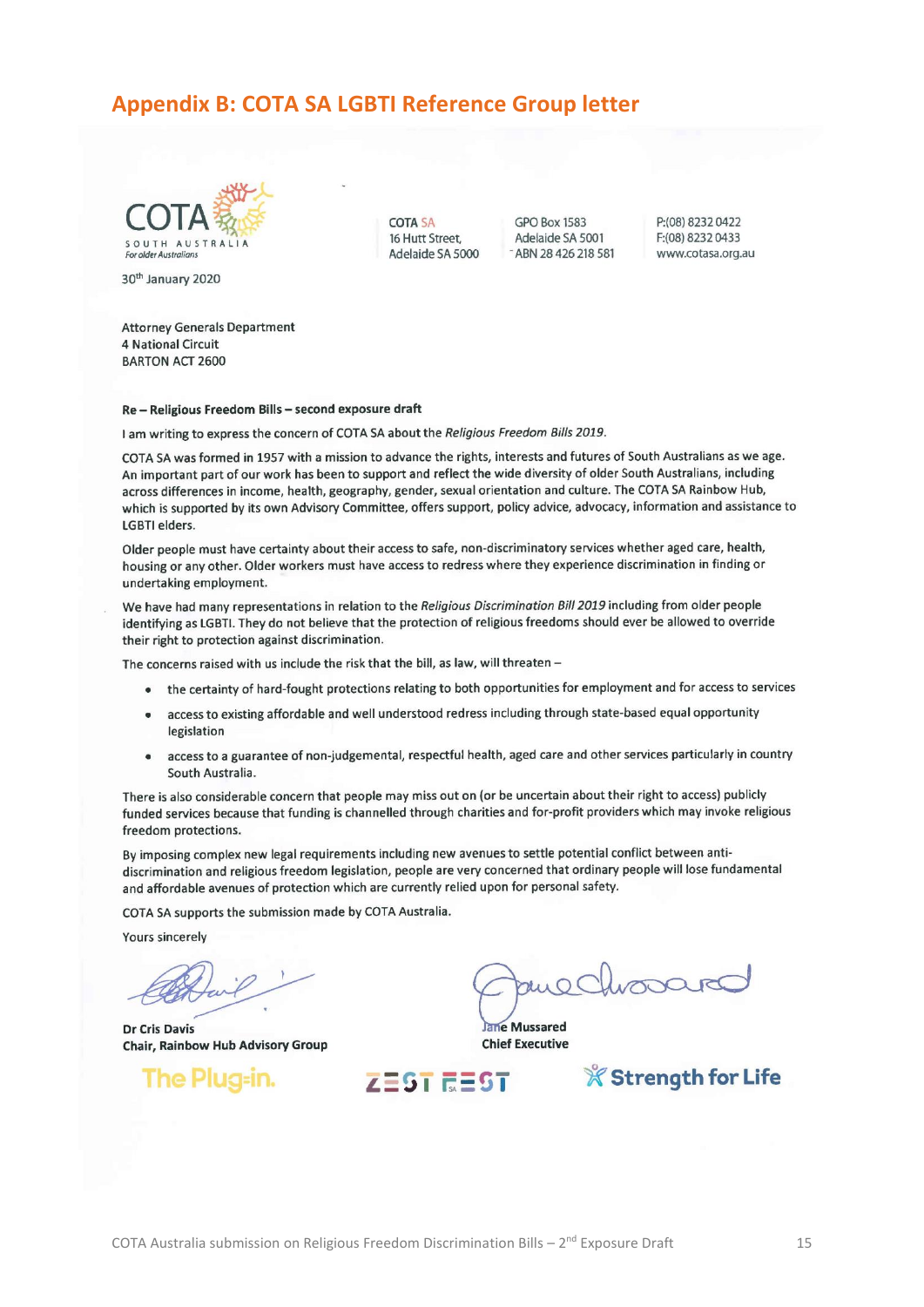# <span id="page-15-0"></span>**Appendix C: COTA Victoria's submission to second exposure draft of Religious Discrimination Bill 2019**

#### **Protections for Victoria's diverse and ageing population**

COTA Victoria supports the promotion and protection of all fundamental rights and freedoms, including freedom of religion. As an organisation that values diversity and respect, we are deeply concerned that the second exposure draft of the Religious Discrimination Bill undermines the fabric of inclusion and respect. In particular, as a state based organised, we believe the scope and intention of the proposed Act threatens to override existing state protections for Victoria's diverse and ageing population. In its submission on the initial exposure draft provided in October 2019, the Victorian Equal Opportunity and Human Rights Commission stated:

*"…we are concerned that the exposure draft unjustly privileges religious belief and activity over other rights and does not appropriately balance rights. The effects are that it risks undermining some rights in practice – including access to safe and inclusive workplaces and health services – as well as undermining existing federal and state and territory anti-discrimination laws."*<sup>7</sup>

We do not believe these concerns have been adequately addressed in the second exposure draft. Under international human rights law, there are only a small number of rights that are considered to be "absolute" and cannot be limited or restricted for any reason. The majority of rights, including the right to freedom of religion are subject to limitations *"on grounds such as public order and the protection of the rights and freedoms of others.*<sup>8</sup> This means the legal right to religious freedom should not permit forms of discrimination that would otherwise be prohibited under antidiscrimination law. On this basis, we are concerned that the provisions set out in the exposure draft may give rise to actions that lead to discrimination, vilification and harassment against diverse groups of older people seeking to access public services and facilities.

#### **Conscientious objection provision**

Whilst there is improvement in the conscientious objection provisions, i.e. narrowing the range of professions covered, the second draft still allows health practitioners to conscientiously object to providing or participating in a particular kind of health service on the grounds of religious belief. For those services commonly or exclusively used by people from particular groups – for example, types of hormone treatment that benefit trans and gender diverse people, these can be refused.

While some exemptions may apply, we remain concerned that there may be additional barriers to healthcare critically needed by older Victorians from diverse groups. This is particularly relevant in rural and remote areas where access to health services is already limited.

#### **Balance of rights and freedoms - upholding the principles of the Aged Care Diversity Framework**

<sup>7</sup> Victorian Equal Opportunity and Human Rights Commission (2019) 'Submission regarding the exposure draft of the Religious Discrimination Bill', P1.

<sup>8</sup> Australian Human Rights Commission (2013) 'Permissible limitations on rights', accessed 28 January 2020 <https://www.humanrights.gov.au/our-work/rights-and-freedoms/permissible-limitations-rights>.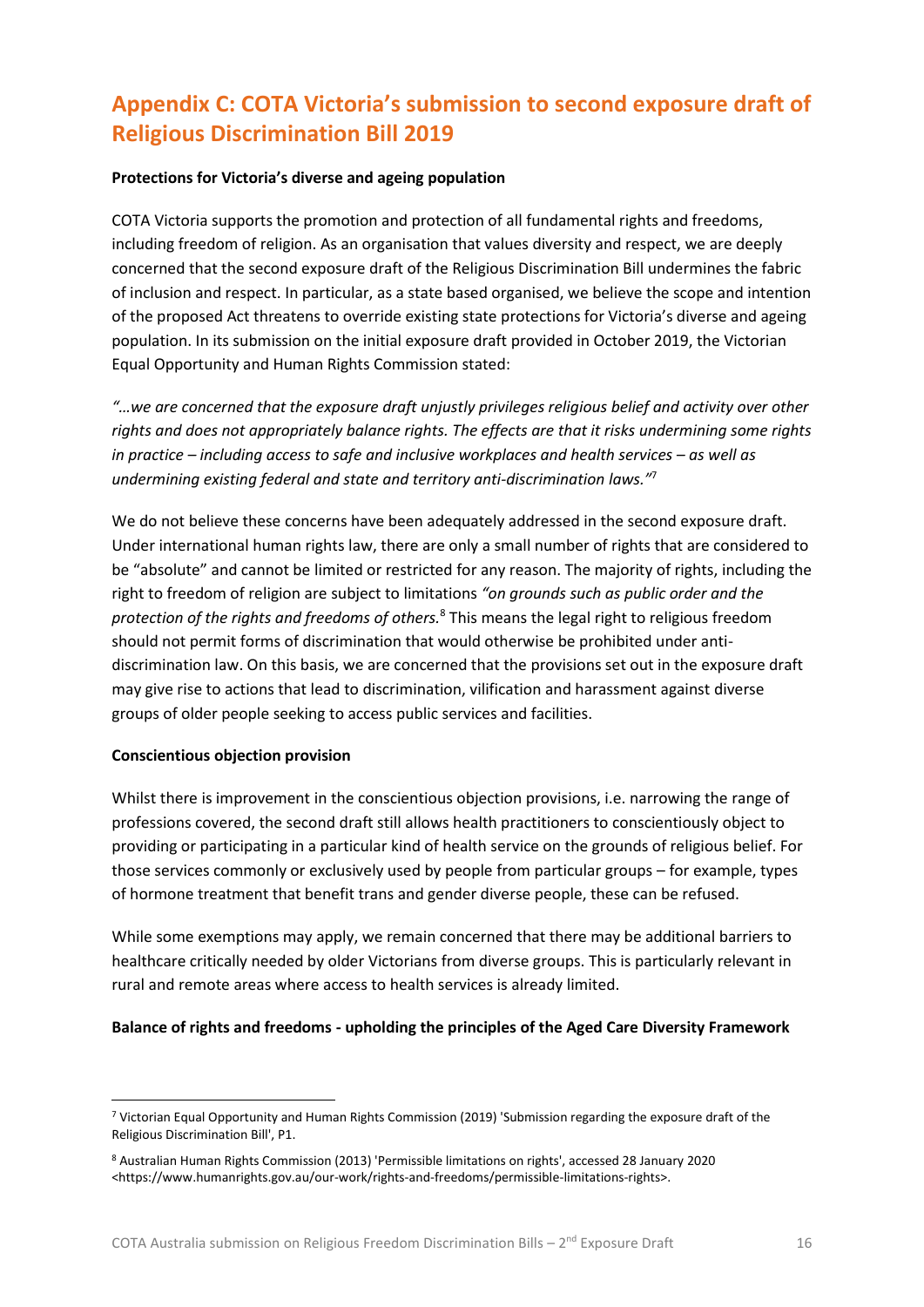We are also concerned about how the proposed legislation would encroach upon the rights and freedoms of LGBTI older people accessing aged care services, many of which are run by religious entities. The availability of home care and residential care providers is scarce in some areas, which means that older people do not always have a choice over which provider they use. Whilst LGBTI older people cannot be refused access to aged care, the expression of views and attitudes by staff employed can create significant harm and barriers to access.

The provisions outlined in the exposure draft appear to place a higher value on the right of workers to freedom of expression than the right of residents' to live in a safe environment where they are treated with dignity and respect. This is in direct conflict with the aspirations of the Aged Care Diversity Framework, which aims to ensure aged care services are safe and respectful of people's diverse backgrounds and life experiences. <sup>9</sup>

It is critical that all staff working for government-funded aged care services uphold the principles established within the Aged Care Diversity Framework at all times.

#### **Victorian protections and rights**

We ultimately believe that existing state-based legislation already provides adequate protection for religious freedoms while balancing this with the rights of diverse population groups. For example:

- The Equal Opportunity Act 2010 makes it unlawful to discriminate against an individual in certain areas of public life based on their religious beliefs or activities.
- The exemptions included under the Equal Opportunity Act allow religious bodies or schools to discriminate in circumstances where "…such discrimination is required to conform to religious belief or principles of the religion or is reasonably necessary to avoid injury to the religious sensitivities of followers of the religion."<sup>10</sup>
- Under the Racial and Religious Tolerance Act 2001, it is unlawful to engage in behaviour that seeks to incite hatred, contempt or ridicule against another individual or group of individuals because of their religion.<sup>11</sup>
- The Charter of Human Rights and Responsibilities Act 2006 protects religious freedom by recognising the right to demonstrate a religion or belief through worship, observance, practice and teaching.<sup>12</sup>

#### **Affordable and accessible complaints mechanisms**

Importantly, existing Victorian laws also provide remedies that are more accessible to older Victorians. The Victorian Human Rights and Equal Opportunity Commission investigates complaints that arise under Victorian anti-discrimination law. Complaints that cannot be resolved through

<sup>9</sup> Commonwealth Department of Health (2019) 'Aged Care Diversity Framework initiative', accessed 30 January 2020 <https://www.health.gov.au/initiatives-and-programs/aged-care-diversity-framework-initiative>.

<sup>10</sup> Victorian Equal Opportunity and Human Rights Commission (2019) 'Religious belief or activity', accessed 28 January 2019 <https://www.humanrightscommission.vic.gov.au/discrimination/discrimination/types-of-discrimination/religious-beliefor-activity>.

<sup>11</sup> Victorian Human Rights and Equal Opportunity Commission (2020) 'The Racial and Religious Tolerance Act', accessed 28 January 2020 <https://www.humanrightscommission.vic.gov.au/home/the-law/racial-and-religious-tolerance-act>.

<sup>12</sup> The Religious Discrimination Bill', P1.